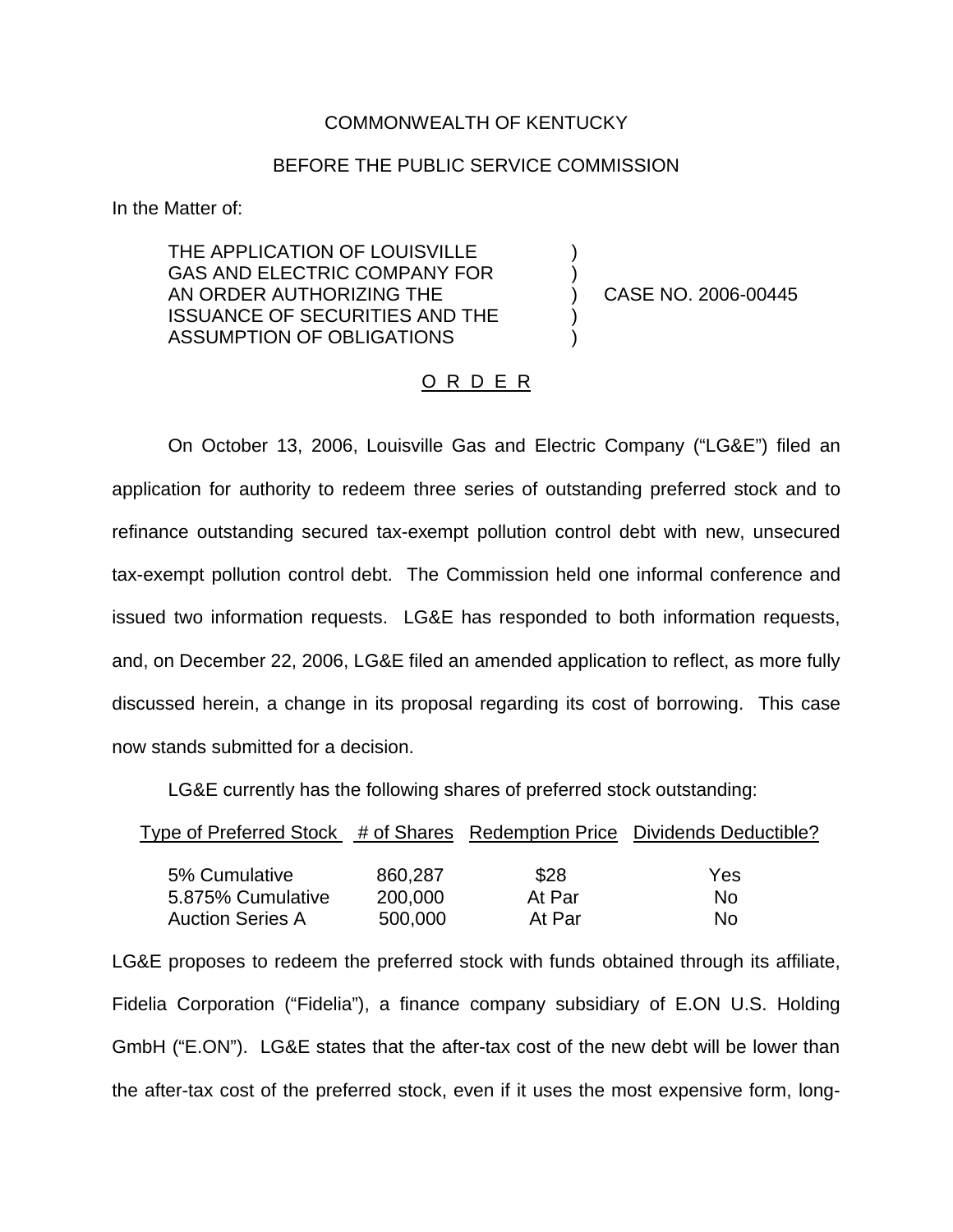term fixed rate debt. Since two of the three issues of preferred stock pay dividends that are not tax deductible, LG&E estimates that it will save approximately \$1.8 million annually after taxes and has verified with the rating agencies that this restructuring of the balance sheet will have no impact on its rating. LG&E anticipates borrowing no more than \$92 million.

In addition to redeeming the preferred stock, LG&E proposes to replace \$66.2 million in Jefferson County, Kentucky Pollution Control Revenue Bonds and \$60 million in Trimble County, Kentucky Pollution Control Revenue Bonds, all secured by LG&E First Mortgage Bonds, with one or more series of new Louisville/Jefferson County Metro Government ("Metro Government"), Kentucky and County of Trimble, Kentucky Environmental Facilities Revenue Bonds. LG&E will not secure these new bonds with its First Mortgage Bonds. Although LG&E will incur higher interest expense and insurance premiums by refinancing with unsecured debt, it will reduce its accounting and legal expenses by being relieved of the filing requirements under the Securities Exchange Act of 1934 and provisions of the Sarbanes-Oxley Act of 2002 and can continue the current tax exemption by extending the due date of the existing bonds with the new issue. LG&E estimates that the annual savings from refinancing both the preferred stock and the pollution control bonds will result in administrative and accounting expense savings of \$334,975 annually, and will more than offset the additional costs associated with the unsecured debt.

LG&E plans to borrow the money it needs for the proposed refinancing from Fidelia, issuing unsecured notes with final maturity not to exceed 30 years. LG&E states that it will not borrow from Fidelia unless the interest rate on the loan will be equal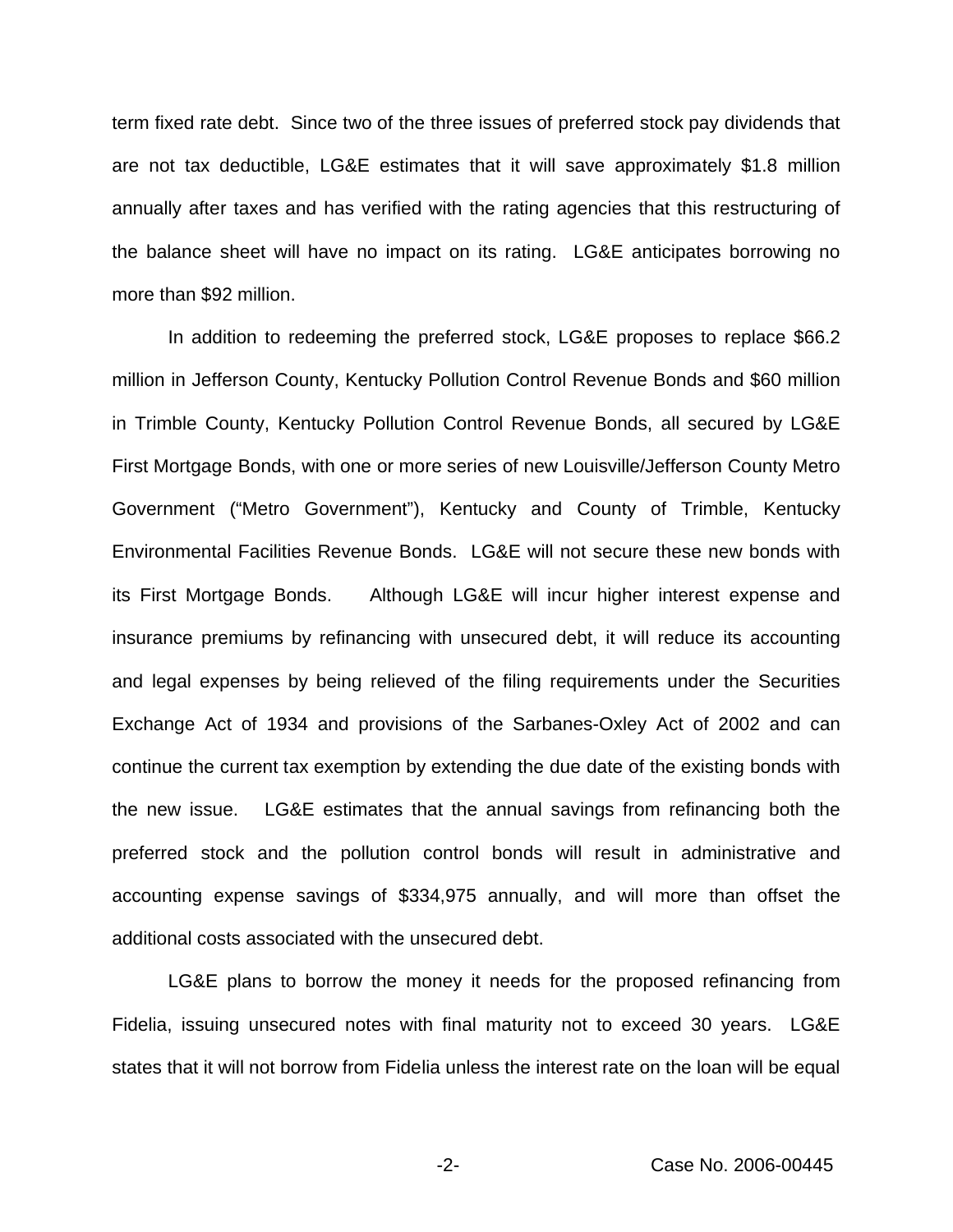to or lower than the cost of borrowing that LG&E could obtain in the capital markets on its own. All borrowings will be at the lower of (1) E.ON's effective cost of capital or (2) LG&E's effective cost of capital as determined by the effective cost of LG&E borrowing directly from an independent third party. LG&E refers to this as the Best Rate Method.

LG&E initially proposed that the actual interest rate would be the lower of (a) the average of three quotes obtained by Fidelia from international investment banks for an unsecured bond issued by E.ON for the applicable term of the loan and (b) the lowest of three quotes obtained by LG&E from international investment banks for an unsecured bond issued by LG&E for the applicable term of the loan. The Commission expressed concerns over the existence of savings if LG&E issues new debt in the future and determines the interest from Fidelia based on a comparison of unsecured debt rates. To address the Commission's concerns, LG&E amended its application to continue its existing practice of using the lower of E.ON's unsecured interest rate or LG&E's secured interest rate.<sup>1</sup> The Commission finds that this amendment will preserve LG&E's ability to obtain the lowest possible interest rate without the additional filing requirements and costs inherent in issuing secured debt. In connection with this debt, LG&E may enter into one or more interest rate hedging agreements either with an E.ON affiliate or with a bank or financial institution. LG&E's issuance expenses will not exceed \$50,000.

A second issue raised by the Commission was that LG&E's proposal to be exempt from existing SEC reporting requirements might deprive the Commission of

<sup>&</sup>lt;sup>1</sup> Amended Application filed December 22, 2006.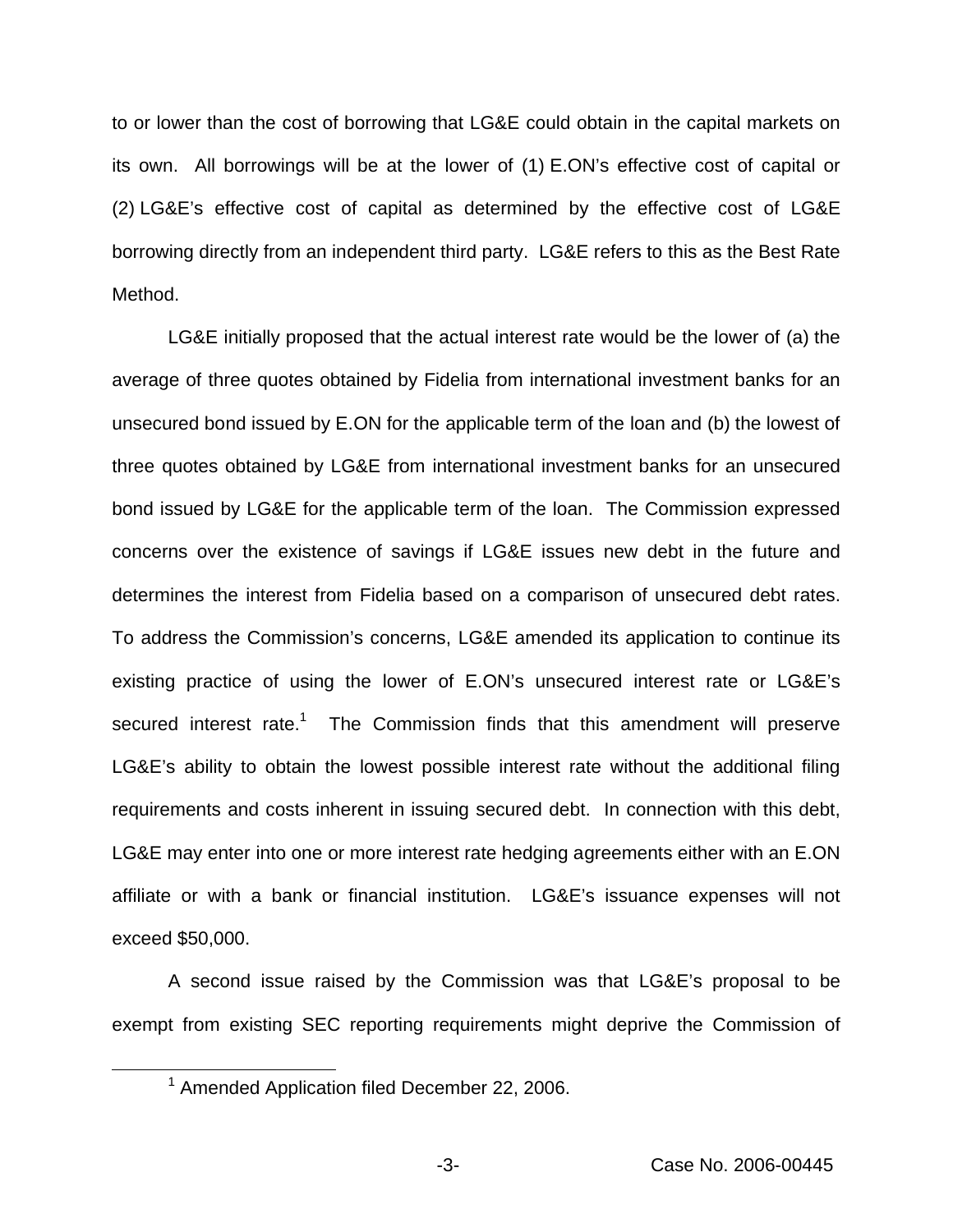necessary and timely information. To address this concern, LG&E has committed to continue to file with the Commission all of the information that it would have included in its SEC filings. In particular, LG&E has committed to file the information that it would have filed with SEC Form 8-K, which requires the timely disclosure of any material changes involving the company. $2$ 

The Commission, having considered the evidence of record and being otherwise sufficiently advised, finds that the proposed issuance of securities and the assumption of obligations in connection therewith as set out in LG&E's amended application should be approved. The Commission also finds that the proposed financing is for lawful objects within the corporate purposes of LG&E's utility operations, is necessary and appropriate for and consistent with the proper performance of its service to the public, will not impair its ability to perform that service, is reasonably necessary and appropriate for such purposes, and should therefore be approved.

IT IS THEREFORE ORDERED that:

1. LG&E is authorized to obtain long-term debt in an aggregate amount not to exceed \$92 million as set forth in its application to redeem the preferred stock.

2. LG&E is authorized to assume certain obligations in an aggregate principal amount not to exceed \$126.2 million in connection with the issuance of new Metro Government or County of Trimble, Kentucky Environmental Facilities Revenue Bonds as set forth in its application.

 $<sup>2</sup>$  Id.</sup>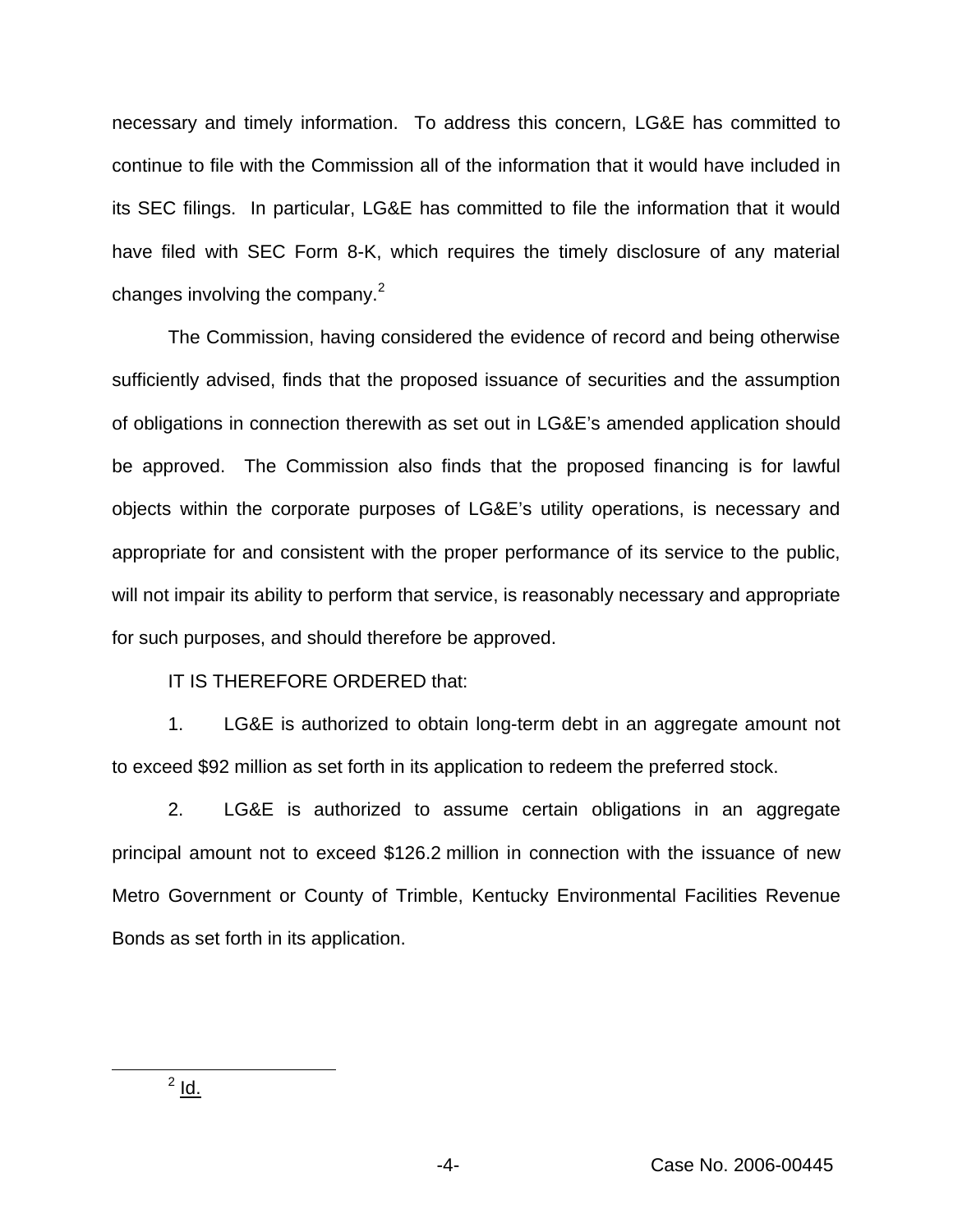3. LG&E shall obtain an interest rate that is the lower of the average of the interest rates available to Fidelia for unsecured bonds or the lowest rate available to LG&E for secured bonds.

4. LG&E is authorized to execute, deliver and perform its obligations under the agreements and documents as set out in the application including, but not limited to, the inter-company loan agreement with Fidelia and the unsecured notes, and to perform the transactions contemplated by such agreements.

5. The proceeds from the transactions authorized herein shall be used only for the lawful purposes set out in the application.

6. LG&E shall agree to only such terms and prices that are consistent with this Order.

7. LG&E shall, within 30 days from the date of issuance, file with this Commission a statement setting forth the date or dates of issuance of the securities authorized herein, the price paid, the interest rate, and all fees and expenses, including underwriting discounts or commissions or other compensation, involved in the issuance and distribution. LG&E shall also file documentation showing the quotes that it relied upon to determine the lowest interest rate. In addition, LG&E shall supply the market indicators LG&E used to compare the bids it used in developing Fidelia's rate as well as other utility debt offering close in time, the utilities' bond rating and the interest rates.

8. LG&E shall designate an executive officer who shall be responsible for timely filing with the Commission a report of material changes at LG&E. The material changes that LG&E must report are those that it would have had to disclose to the SEC on Form 8-K if LG&E continued to have publicly held secured debt.